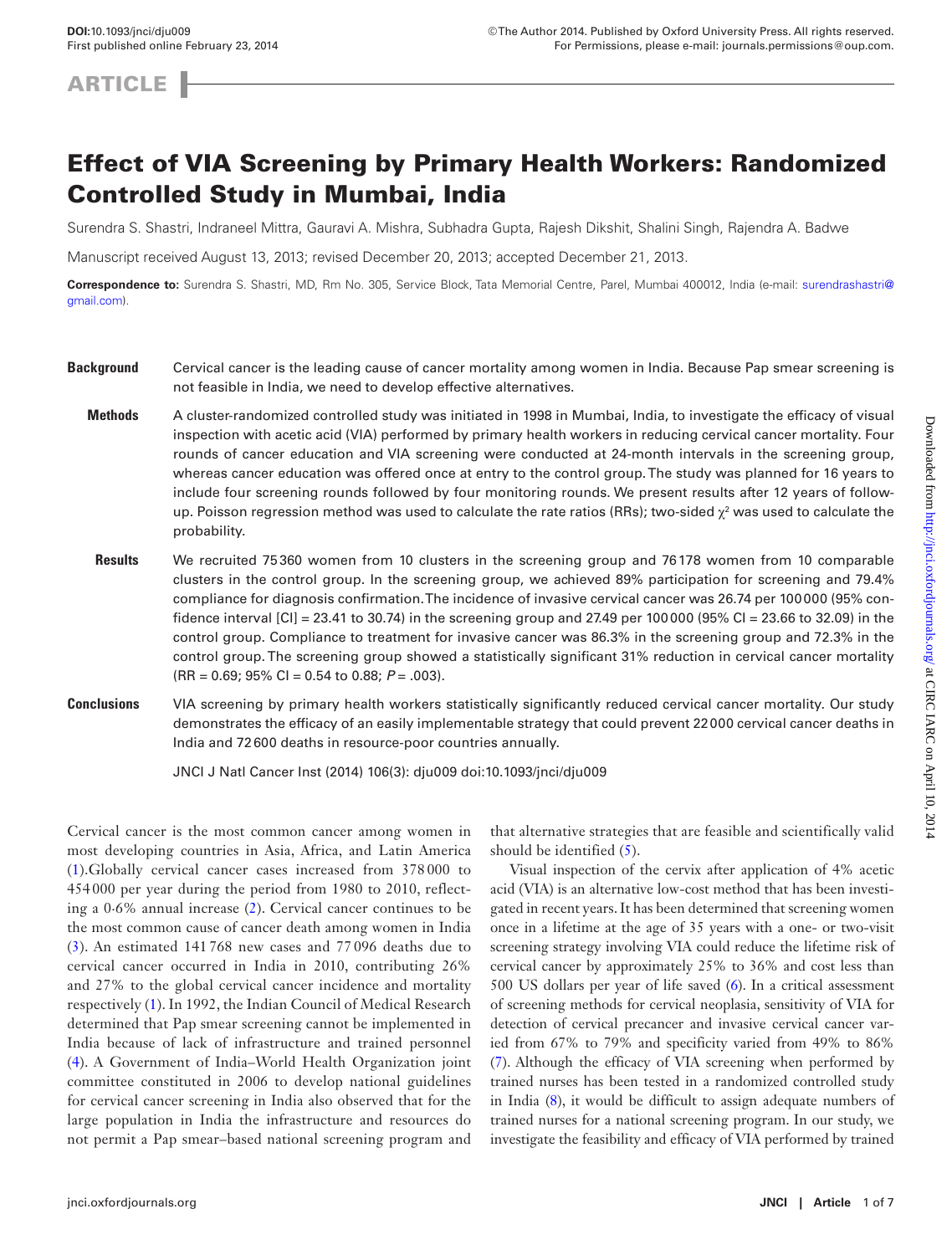primary health workers (PHWs) in reducing cervical cancer mortality among women aged 35 to 64 years living in Mumbai, India. We present herein the results after 12 years of follow-up.

# Methods

This is a community-based, cluster-randomized controlled study that investigates the efficacy of cancer education provided by trained medical social workers (MSWs) along with VIA screening performed by trained PHWs in reducing cervical cancer mortality among women aged 35 to 64 years. Twenty geographically distinct clusters in Mumbai were selected by simple random sampling from seventy low socioeconomic housing clusters. These clusters, each comprised of an average of 7500 women aged 35 to 64 years, were numbered and randomly assigned to screening or control groups. The screening group received four rounds of cancer education and

VIA at 24-month intervals, whereas the control group received one round of cancer education at the time of recruitment. Both groups were actively monitored at 24-month intervals by MSWs for cervical cancer incidence and mortality. The entire study was planned for a period of 16 years to include four screening rounds followed by four monitoring rounds ([Figure 1](#page-1-0)).

MSWs with previous experience of working in community health programs were recruited and trained for 4 weeks to conduct population surveys, impart cancer education, provide counsel for informed consent, conduct pre- and postscreening counseling, ensure follow-up, facilitate patient navigation, and monitor cancer incidence and mortality in the study areas. PHWs were selected from women who had up to 10th grade education, with prior experience of working in community health programs and good communication skills, preferably living in the selected clusters. They were trained intensively for 4 weeks to perform VIA (per IARC



<span id="page-1-0"></span>**Figure 1.** Flow diagram of the trial. MSWs = medical social workers; PHWs = primary health workers; TMH = Tata Memorial Hospital; VIA = visual inspection with acetic acid.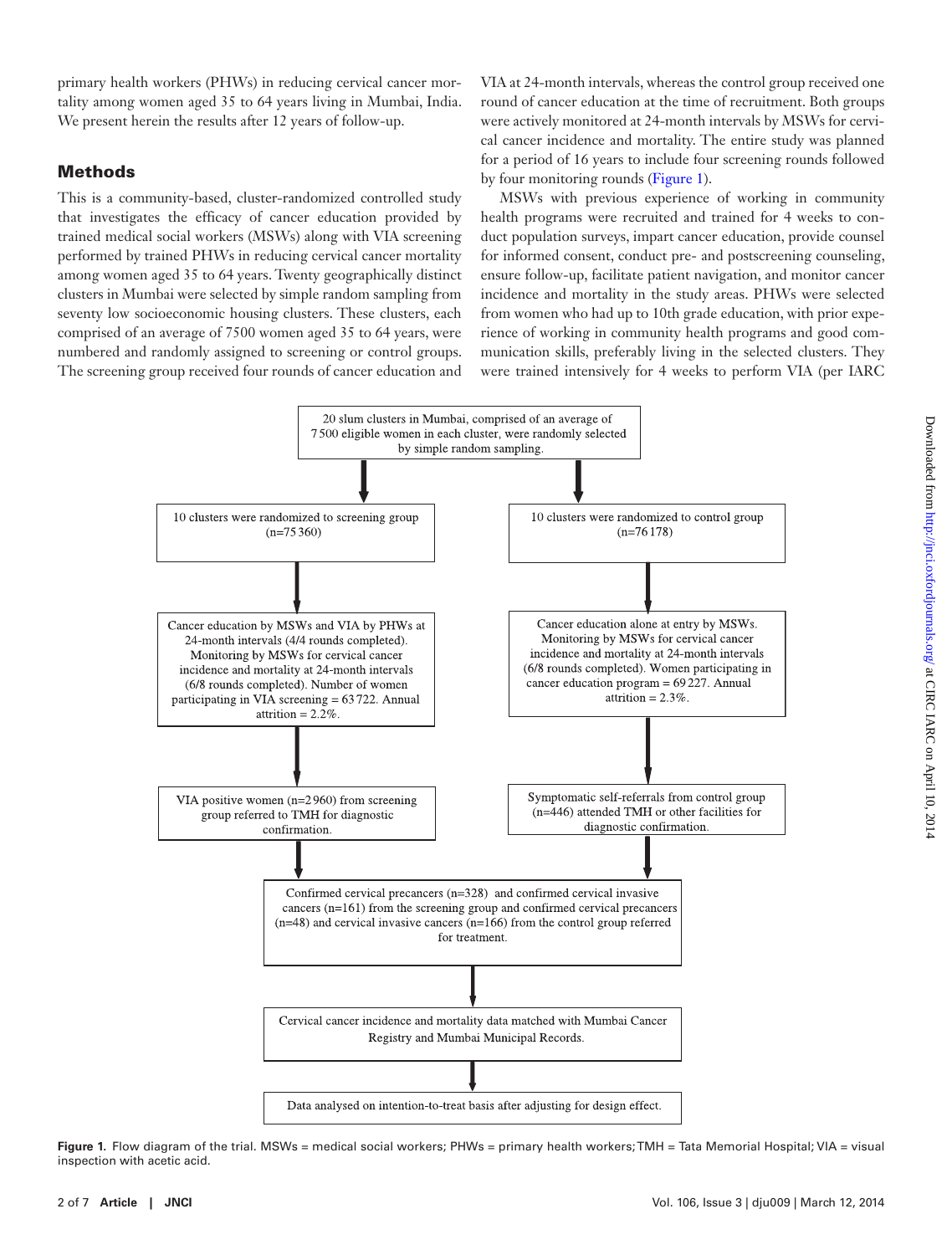Manual) ([9](#page-6-4)). The PHWs and MSWs received 1-week refresher training annually.

Local government health-care providers and social, political, religious, and other opinion leaders of the community were approached by MSWs and apprised of the goals, potential benefits and harms, and general procedures involved in the study. Their cooperation was invaluable for the smooth and efficient running of the study. To identify eligible women, we used census and electoral lists and conducted a door-to-door survey in the 20 selected clusters. This opportunity was also used for sensitizing the eligible women about the proposed study. Community-based cancer education program using audiovisual media were conducted in the screening and control groups by MSWs. In the screening group, women were additionally invited to attend VIA screening. Women between the ages of 35 to 64 years, living in the selected slum clusters for more than 1 year, and without any previous history of cervical, breast, or any other malignancy were included in the study. Women who attended the screening clinic were once again explained about the aims and objectives of the study, screening techniques, and any side effects that may arise. Women from screening and control groups were additionally provided information about Pap smear screening and the availability of any Pap smear screening facilities in the vicinity, if they wished to screen with Pap smear instead. They were then asked to sign a consent letter written in the local language if they chose to participate in the study. An independent witness from the same community signed the consent letter along with the participant. Thereafter, participants were examined by PHWs in temporary screening clinics specially set up in the study clusters. An expert gynecologist, who was blinded to the observations of the PHWs, independently re-examined 5% of all screened women for purpose of quality assurance.

All women who tested positive on VIA screening (primary screening) were referred to the preventive oncology clinic at Tata Memorial Hospital (TMH), where they received VIA, colposcopy examination by gynecologists, and Pap smears. Women who were clinically positive on colposcopy received directed biopsies. Average time lag between the primary screening and diagnosis was 7 days. Experienced pathologists from TMH reported on the findings. All diagnostic and therapeutic services were provided at no cost. Those with histologically confirmed invasive and preinvasive cancers were given treatment as per the TMH protocols ([10](#page-6-5)).

The control group received the same community rapport-building procedures, baseline surveys, and community-based cancer education as the screening group, except that the women were not invited for screening. All women in the control group were asked to report to TMH in case they detected any symptoms suggestive of cervical cancer. They were also provided free diagnosis and treatment at TMH.

The study protocol was approved by the institutional review board and its progress reviewed and monitored on an annual basis by the institutional review board and an independent data safety monitoring committee. The study is registered with the clinical trials registry of India and ClinicalTrials.gov (NCT00632047; CTRI/2010/091/001205)

#### **Statistical Methods**

Data were collected by door-to-door visits conducted at 24-month intervals by MSWs. The completed questionnaires were physically verified and entered into an electronic database

using a double data entry procedure. Statistical analysis was performed on an intention-to-treat basis using STATA 10 software (StataCorp, 4905 Lakeway Drive, College Station, TX 77845). For calculating incidence rates in both groups, the number of person-years was determined from the date of entry into the study to the date of diagnosis. For mortality rates, the number of person-years was calculated from date of entry to the date of death. Events were considered as censored due to migration, loss to follow-up, and death due to other causes. For all-cause mortality estimation, all deaths in both groups were included. The earliest date of entry was May 15, 1998, and the last date of exit for purpose of analysis was December 31, 2011. Poisson regression model was used to estimate incidence and mortality rate ratios (RRs) and their 95% confidence intervals (CIs). Adjustments were made for design effect. The study was planned to have 80% power at 5% significance level to detect 50% reduction from cervical cancer mortality within 16 years of enrollment. The death rate from cervical cancer was assumed to be eight per 100 000 based on Mumbai Cancer Registry data [\(11](#page-6-6)). We estimated that a cluster with an average size of 7500 women will provide approximately 1 115 000 person-years of observation in 16 years. We assumed a coefficient of variation of 0.1. With the effect of intracluster correlation, the true rates of death from cervical cancer would therefore vary between 6.4 per 100 000 and 9.6 per 100 000 in the control group. This leads to a design effect of 1.1. With the selected 10 pairs of matched clusters, we could expect 65 deaths from cervical cancer in the control group. However, the observed mortality rate in the control group was higher than assumed, which enabled us to detect a statistically significant reduction in mortality earlier than planned, at the end of 12 years. All statistical tests were two-sided, and a *P* value less than .05 was considered statistically significant.

### Results

We recruited 75360 women from 10 clusters in the screening group and 76178 women from 10 comparable clusters in the control group. A comparison of relevant sociodemographic variables and risk factors between the screening and control groups showed that successful randomization was achieved [\(Table 1](#page-3-0)).The screening and control groups had 72.1% and 72.2% women aged less than 50 years, with a median age of 45 years. These figures are similar to the female population structure of India at large ([12\)](#page-6-7).

In the screening group, we had 71.5%, 61.5%, 57.8%, and 58.1% participation rates for screening rounds 1, 2, 3, and 4 respectively. Overall 89% of the participants were screened at least once. Compliance rate for diagnosis was 79.4%. Compliance rates for treatment completion were 84.9%and 86.3% for precancers and invasive disease, respectively. We saw an annual average attrition of 2.2% and a cumulative attrition of 21.5% in the screening group. Screening positivity rates increased over time from 1.3% to 2.5%. The interobserver variability coefficient kappa (κ) between the expert and the PHWs was 0.84.

The control group had a 91% participation rate for cancer education, 88.6% compliance to biennial monitoring, 72.3% compliance with treatment completion, annual average attrition of 2.3%, and cumulative attrition of 22.6%.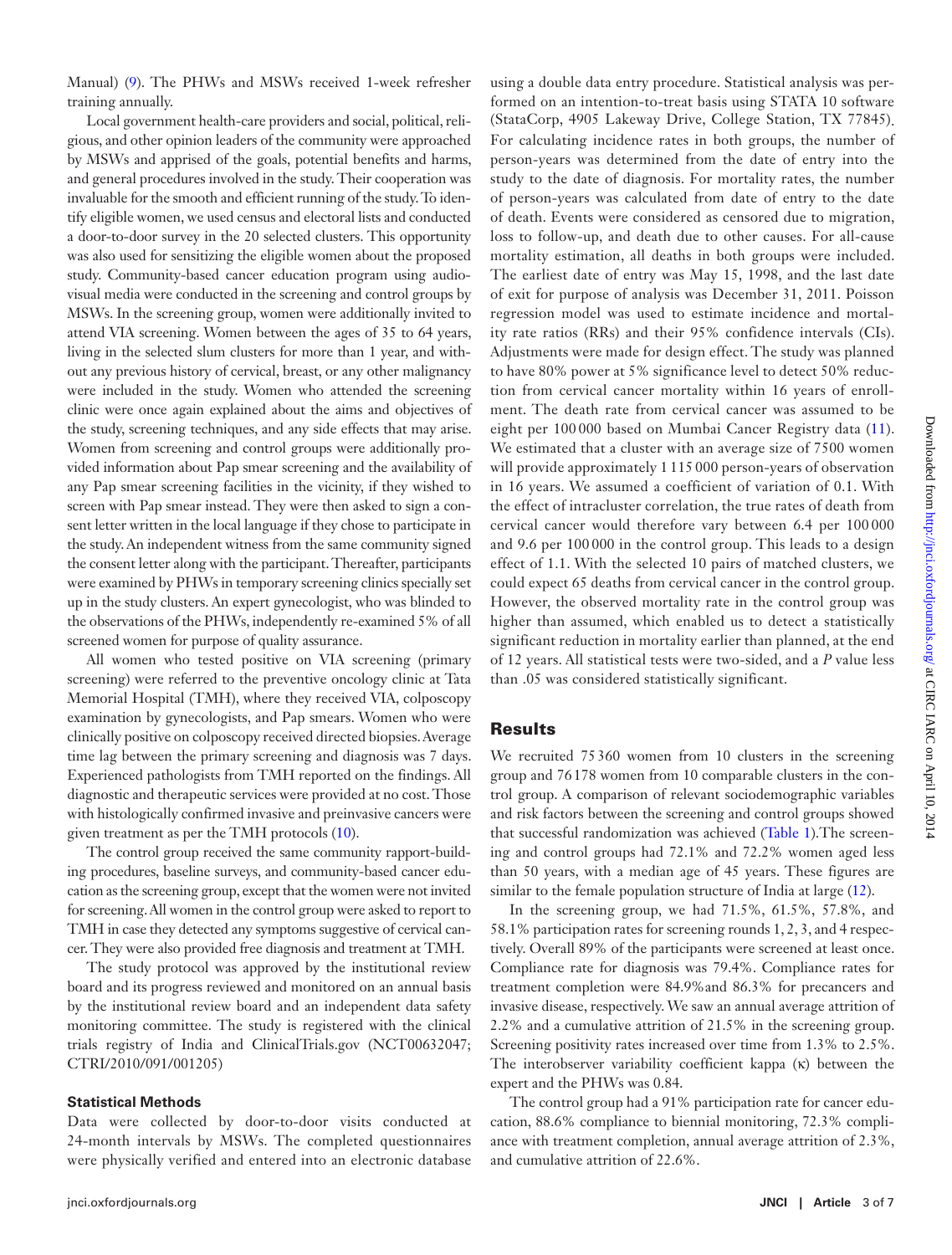<span id="page-3-0"></span>

|  | <b>Table 1.</b> Distribution of sociodemographic variables and risk factors* |  |  |  |  |  |  |  |
|--|------------------------------------------------------------------------------|--|--|--|--|--|--|--|
|--|------------------------------------------------------------------------------|--|--|--|--|--|--|--|

| <b>Variables</b>                   | Screening group ( $n = 75360$ | Control group ( $n = 76178$ ) |
|------------------------------------|-------------------------------|-------------------------------|
| Mean age (SD)                      | 44.84 (7.86)                  | 44.92 (8.01)                  |
| Mean age at marriage (SD)          | 17.99 (3.89)                  | 17.85 (3.82)                  |
| Mean age at first child birth (SD) | 20.82 (3.70)                  | 20.74 (3.61)                  |
| Average number of children (SD)    | 3.58(1.61)                    | 3.56(1.61)                    |
| Educational status, No. (%)        |                               |                               |
| Did not attend formal school       | 29512 (39.32)                 | 30797 (40.55)                 |
| Primary school                     | 42 198 (56.23)                | 41 345 (54.44)                |
| $\geq$ High school                 | 3340 (4.45)                   | 3806 (5.01)                   |
| Monthly income, No. (%)            |                               |                               |
| $<$ Rs. 500                        | 35394 (47.19)                 | 34472 (45.40)                 |
| Rs. 501-1000                       | 34949 (46.59)                 | 37 156 (48.93)                |
| $>$ Rs. 1000                       | 4667 (6.22)                   | 4307 (5.67)                   |
| Occupation, No. (%)                |                               |                               |
| Housewife                          | 66490 (88.60)                 | 69860 (91.93)                 |
| White collar                       | 2112 (2.81)                   | 1957 (2.58)                   |
| Blue collar                        | 4718 (6.29)                   | 3083 (4.06)                   |
| Self-employed                      | 1728 (2.30)                   | 1089 (1.43)                   |
| Religion, No. (%)                  |                               |                               |
| Hindu                              | 58449 (77.89)                 | 60035 (79.02)                 |
| Muslim                             | 9746 (12.99)                  | 8653 (11.39)                  |
| Others                             | 6844 (9.12)                   | 7284 (9.59)                   |
| Marital status, No. (%)            |                               |                               |
| Unmarried                          | 295 (0.40)                    | 454 (0.60)                    |
| Married                            | 61582 (82.59)                 | 62048 (82.62)                 |
| Separated                          | 393 (0.53)                    | 302 (0.40)                    |
| Widowed                            | 12 2 89 (16.48)               | 12301 (16.38)                 |
| Previous consultation for          |                               |                               |
| gynecological complaints, No. (%)  |                               |                               |
| Yes                                | 7816 (10.70)                  | 7298 (9.87)                   |
| <b>No</b>                          | 65212 (89.30)                 | 66667 (90.13)                 |

\* The total for each variable may not add up to the listed number for each group because of the absence of data with reference to that variable for some participants.

After 12 years of follow-up, we recorded 328 precancers  $(n = 219)$  low-grade squamous intraepithelial lesions; n = 19 highgrade squamous intraepithelial lesions) and161 invasive cervical cancers in the screening group, whereas in the control group, we recorded 48 precancers (n = 35 low-grade squamous intraepithelial lesions; n = 13 high-grade squamous intraepithelial lesions) and166 invasive cervical cancers [\(Table 2](#page-3-1)). The incidence of invasive cervical cancer was 26.74 per 100000 (95% CI = 23.41 to 30.74) in the screening group and 27.49 per 100000 (95% CI = 23.66 to 32.09) in the control group. We had observed statistically significant downstaging after three screening rounds ([13](#page-6-8)); we note that downstaging continues to be statistically significant even 12 years after randomization (ie, 4 years after cessation of screening)  $(P = .002)$ ([Table 3](#page-3-2)). Accurate staging information was not available for 23 case patients from the screening group and 36 case patients from the control group, which is an important limitation of the study.

There were 67 and 98 cervical cancer deaths in the screening and control groups, respectively. This translated into a 31% reduction in cervical cancer mortality in the screening group compared with the control group (mortality RR = 0.69; 95% CI = 0.54 to 0.88; *P* = .003). During this period, the total number of deaths from all causes was 4909 in the screening group and 5275 in the control group (mortality RR =  $0.93$ ;  $95\%$  CI =  $0.79$  to 1.10;  $P = .41$ ) ([Table 4](#page-4-0)).

The cumulative incidence and mortality curves [\(Figures 2](#page-5-4) and [3\)](#page-5-5) showed that the incidence and mortality were initially higher in the screening group compared with the control group. The small excess incidence (overdiagnosis) in the screening group disappeared <span id="page-3-1"></span>**Table 2.** Cervical preinvasive case patients\*

| <b>Type of</b><br>lesion | Screening<br>group, No. | Control<br>group, No. |
|--------------------------|-------------------------|-----------------------|
| <b>LSIL</b>              | 219                     | 35                    |
| <b>HSIL</b>              | 109                     | 13                    |
| Total                    | 328                     | 48                    |

\* HSIL = high-grade squamous intraepithelial lesion; LSIL= low-grade squamous intraepithelial lesion.

<span id="page-3-2"></span>

|  | Table 3. Downstaging of cervical cancer* |  |  |
|--|------------------------------------------|--|--|
|--|------------------------------------------|--|--|

| <b>Disease</b> | Screening | Control |       |
|----------------|-----------|---------|-------|
| stage          | group     | group   | Total |
| $<$ IIB        | 50        | 25      | 75    |
| $>$ IIB        | 88        | 105     | 193   |
| Total          | 138       | 130     | 268   |

\* Two-sided Pearson  $\gamma^2 = 9.6005$ . Probability = 0.002.

by the seventh year. For mortality, a crossover occurred at 3 years, leading to a statistically significant reduction of 31% in the screening group by the 12th year.

# **Discussion**

This is the first randomized controlled study that demonstrates that VIA performed by PHWs can lead to a statistically significant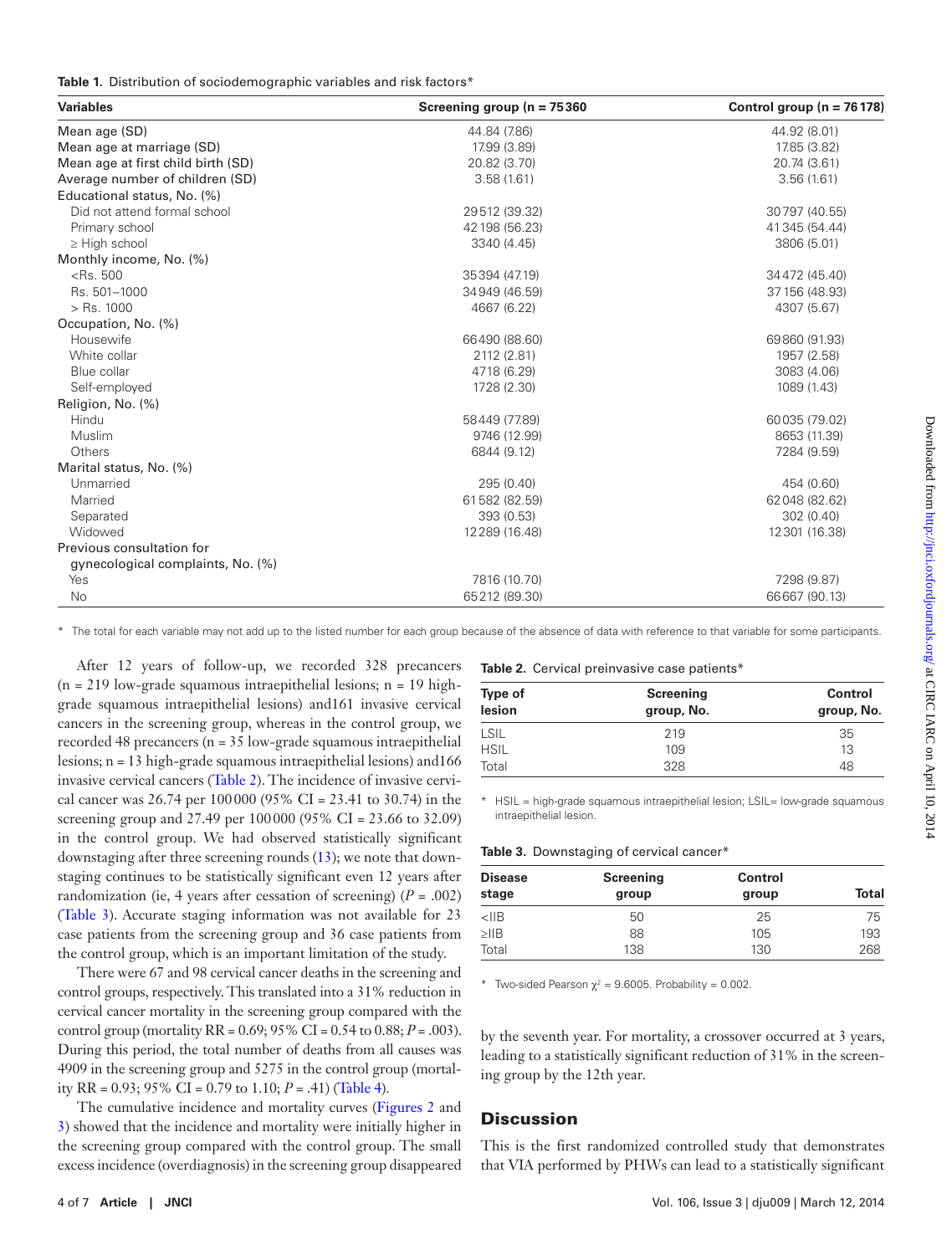|                     |      |            | Screening group            |                             |      |            | Control group            |                             |                             |     |
|---------------------|------|------------|----------------------------|-----------------------------|------|------------|--------------------------|-----------------------------|-----------------------------|-----|
| Jutcome             | ş    | <b>PYO</b> | Crude rate<br>(95% Cl)     | AAR (95% CI)                | ş    | <b>PYO</b> | Crude rate<br>$(95%$ CI) | AAR (95% CI)                | IRR (95% CI)                |     |
| Cervical cancer     | î61  | 602152.3   | 26.74                      | 28.98                       | 166  | 603811.8   | 27.49                    | 29.44                       | 0.973                       | 79  |
| incidence           |      |            | $(23.41$ to 30.74)         | (24.51 to 33.45)            |      |            | 23.66 to 32.09)          | $(27.15 \text{ to } 31.73)$ | $(0.795 \text{ to } 1.190)$ |     |
| Cervical cancer     | 67   | 602696.5   | 11.12                      | 14.44                       | 88   | 604228.2   | 16.22                    | 19.83                       | 0.685                       | 003 |
| mortality           |      |            | $(9.09 \text{ to } 13.78)$ | $(12.68 \text{ to } 16.20)$ |      |            | 14.05 to 18.82)          | 17.83 to 21.83)             | 0.535 to 0.878)             |     |
| All-cause mortality | 4909 | 602696.5   | 814.51                     | 1340.48                     | 5275 | 604228.2   | 873.01                   | 1391.25                     | 0.933                       |     |
|                     |      |            | $(721.54$ to 920.03)       | (1321.18 to 1359.61         |      |            | 778.08 to 980.08)        | 1372.09 to 1410.41)         | $(0.792 \text{ to } 1.100)$ |     |

 Crude and age-adjusted rates [(AARs; adjusted for world standard population [\(28](#page-6-15),[29](#page-6-16))] are per 100000 women years of observation. Probability was calculated using two-sided Pearson's χ2 test. IRR = incidence rate Crude and age-adjusted ror world standard population (28,29)) are per 100000 women years of observation. Probability was calculated using two-sided Pearson's  $\chi^*$  test. IRR = incidence rate ratio calculated by Poisson regression model after adjusting for cluster design; PYO = person-years of observation. ratio calculated by Poisson regression model after adjusting for cluster design; PYO = person-years of observation

reduction in cervical cancer mortality. It also shows a7% reduc tion in mortality from all causes. Our study demonstrates that just 4 weeks of intensive training given to PHWs can equip them to perform cervical cancer screening by VIA effectively, their perfor mance being as good as that of an expert ( $\kappa = 0.84$ ). The fact that the incidence of cervical cancer in the control and screening groups was similar at 12 years suggests that the rate of overdiagnosis, if any, was minimal. This finding contrasts with other screening stud ies using cytology, which have recorded varying degrees of overdiagnosis [\(14–18\)](#page-6-9).Our study is the first to document a mortality paradox in cervical cancer screening (excess early deaths in screen ing group), although this has been well documented in breast, pros tate, and lung cancer screening studies ([19–23\)](#page-6-10).In our study, VIA detected 328 cases of preinvasive cancers in the screening group compared with 48 cases in the control group. This finding and the fact that we had around 84.9% compliance to treatment among the detected precancers suggests that incidence of cervical cancer in the screened group will fall below that of the control group on further follow-up [\(Figure 2\)](#page-5-4).

Unlike our study, in which we employ the services of PHWs, an earlier study from rural Southern India had employed trained nurses as VIA providers ( [8](#page-6-3)). The demonstration of effectiveness of VIA delivered by PHWs makes screening easily implementable at the grass-roots level in the developing world. Common problems with screening studies in developing countries are poor participa tion and incomplete data capture [\(24](#page-6-11)). We attribute the excellent participation and compliance to diagnosis and treatment in our study to effective health education and easy access to screening, diagnosis, and treatment services. Determinants of participation and compliance in our study have been reported earlier [\(25](#page-6-12),[26](#page-6-13)). The quality assurance of our incidence and mortality data was achieved by meticulous collection and validation. Primary doorto-door data collection was done by MSWs at 24-month intervals, and these data were matched with datasets from Mumbai Cancer Registry and Mumbai Municipal Records. We were therefore able to ensure almost 100% capture of events.

A four-arm cluster–randomized controlled study in rural Western India compared the efficacy of a single round of VIA screening, Pap smear, and human papillomavirus (HPV) DNA testing with standard care. This study reported after 8 years of follow-up that only HPV screening resulted in statistically signifi cant mortality reduction (hazard ratio [HR] =  $0.52$ ;  $95\%$  CI =  $0.33$ to 0.83), whereas screening with VIA (HR =  $0.86$ ; 95% CI =  $0.60$ to 1.25) and cytology (HR =  $0.89$ ;  $95\%$  CI =  $0.62$  to 1.27) did not result in a statistically significant reduction in mortality from cervical cancer [\(27\)](#page-6-14). Because it is well known that the majority of HPV infections in young women regress and that HPV test ing is an expensive procedure (\$20 to \$30 per test), in a public health context in developing countries, treatment protocols based on HPV screening would raise issues of overdiagnosis in addition to cost.

<span id="page-4-0"></span>Although we were able to track all case patients and deaths in both groups through door-to-door monitoring at 24-month inter vals and by cross-checking with the Mumbai Cancer Registry and the Mumbai Municipal Death Records, an important limitation of the study is that accurate staging information was not available for 23 case patients from the screening group and 36 case patients from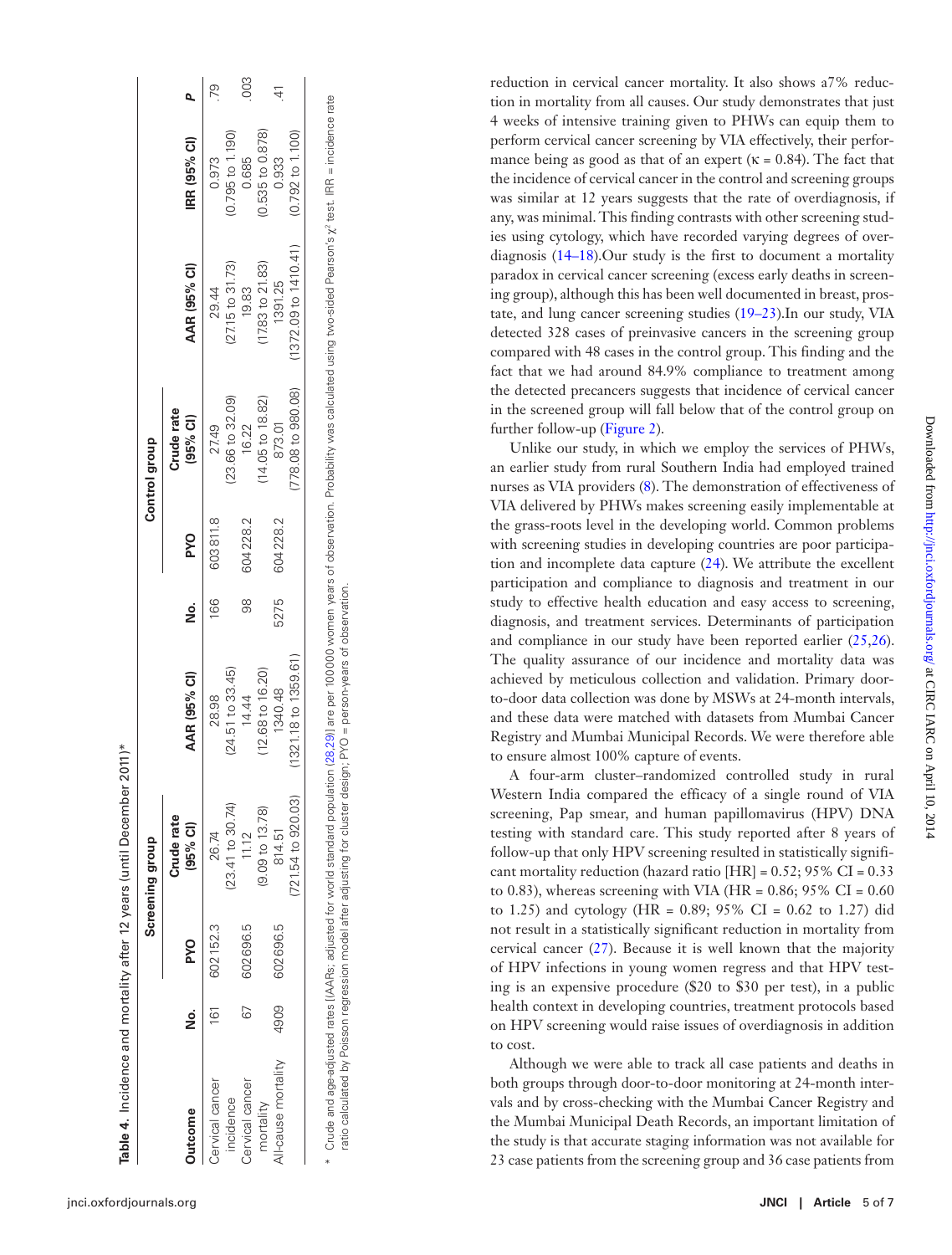

Figure 2. Cumulative incidence curve for cervix cancer. Cumulative incidence of cervical cancer in the screening and control groups after 12 years of follow-up. The screening group recruited 75360 women aged 35 to 64 years and had an annual attrition of 2.2%, whereas the control group recruited 76178 women also aged 35 to 64 years and had an annual attrition of 2.3%.

<span id="page-5-4"></span>

Figure 3. Cumulative mortality curve for cervix cancer. Cumulative mortality from cervical cancer in the screening and control groups after 12 years of follow-up. The screening group recruited 75360 women aged 35 to 64 years and had an annual attrition of 2.2%, whereas the control group recruited 76178 women also aged 35 to 64 years and had an annual attrition of 2.3%.

the control group. This was mainly on account of nonavailability of clinical or histopathological records for these case patients that were treated at facilities other than the TMH.

Our study provides convincing evidence of the efficacy of VIA performed by PHWs in reducing cervical cancer mortality in limited-resource situations. VIA should be actively advocated for reducing the cervical cancer burden in developing countries. VIA screening has the potential to prevent 22 000 cervical cancer deaths annually in India and 72 600 deaths in resource-poor countries.

#### <span id="page-5-5"></span>References

- <span id="page-5-0"></span>1. Ferlay J, Shin HR, Bray F, Forman D, Mathers C, Parkin DM. Estimates of worldwide burden of cancer in 2008: GLOBOCAN 2008. *Int J Cancer*. 2010;127(12):2893–2917.
- <span id="page-5-1"></span>2. Forouzanfar MH, Foreman KJ, Delossantos AM, et al. Breast and cervical cancer in 187 countries between 1980 and 2010: a systematic analysis. *Lancet*. 2011;378(9801):1461–1484.
- <span id="page-5-2"></span>3. Dikshit R, Gupta PC, Ramasundarahettige C, et al. Cancer mortality in India: a nationally representative survey. *Lancet*. 2012;379(9828):1807–1816.
- <span id="page-5-3"></span>4. Singh V, Sehgal A, Luthra UK. Screening for cervical cancer by direct inspection. *BMJ*. 1992;304(6826):534–535.